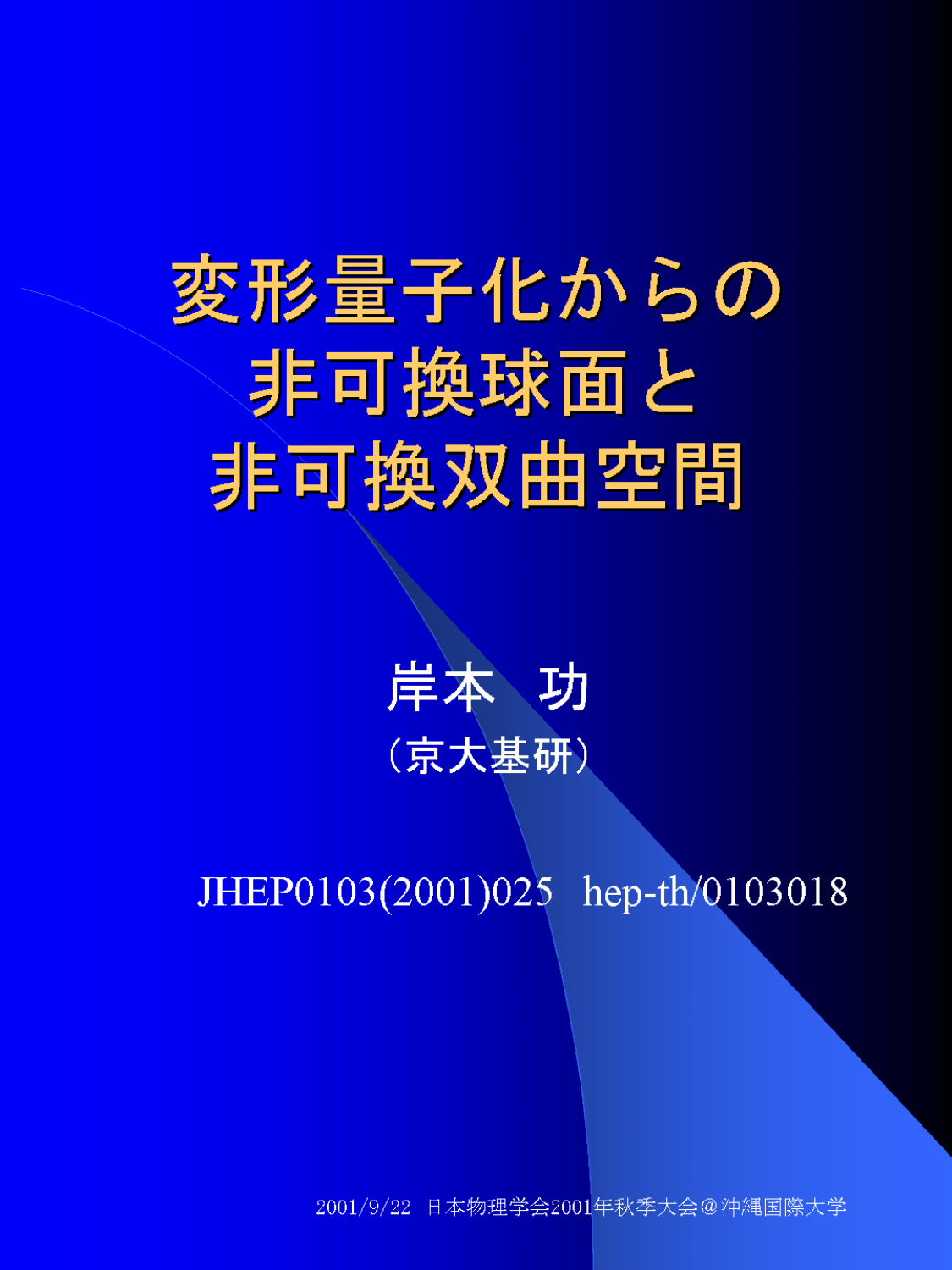### *§* **Introduction and Motivation**



**Seiberg-Witten (1999) and its references and citations,... Moyal product :**

$$
f(x)*g(x)=f(x)\exp\left(\frac{i}{2}\overleftrightarrow{\frac{\partial}{\partial x^i}}\theta^{ij}\overrightarrow{\frac{\partial}{\partial x^j}}\right)g(x),
$$

$$
\theta^{ij}=-(2\pi\alpha')^2\left(\frac{1}{g+2\pi\alpha'B}B\frac{1}{g-2\pi\alpha'B}\right)^{ij}
$$

 $g_{ij}, B_{ii}$ 

# Moyal product **Moyal product**

として変形量子化の手法があり、原理的には任意の**Pois-**

*.*

son son

*Kontsevich, Fedosov, Omori-Maeda-Yoshioka, De Wilde-Lecomte,...*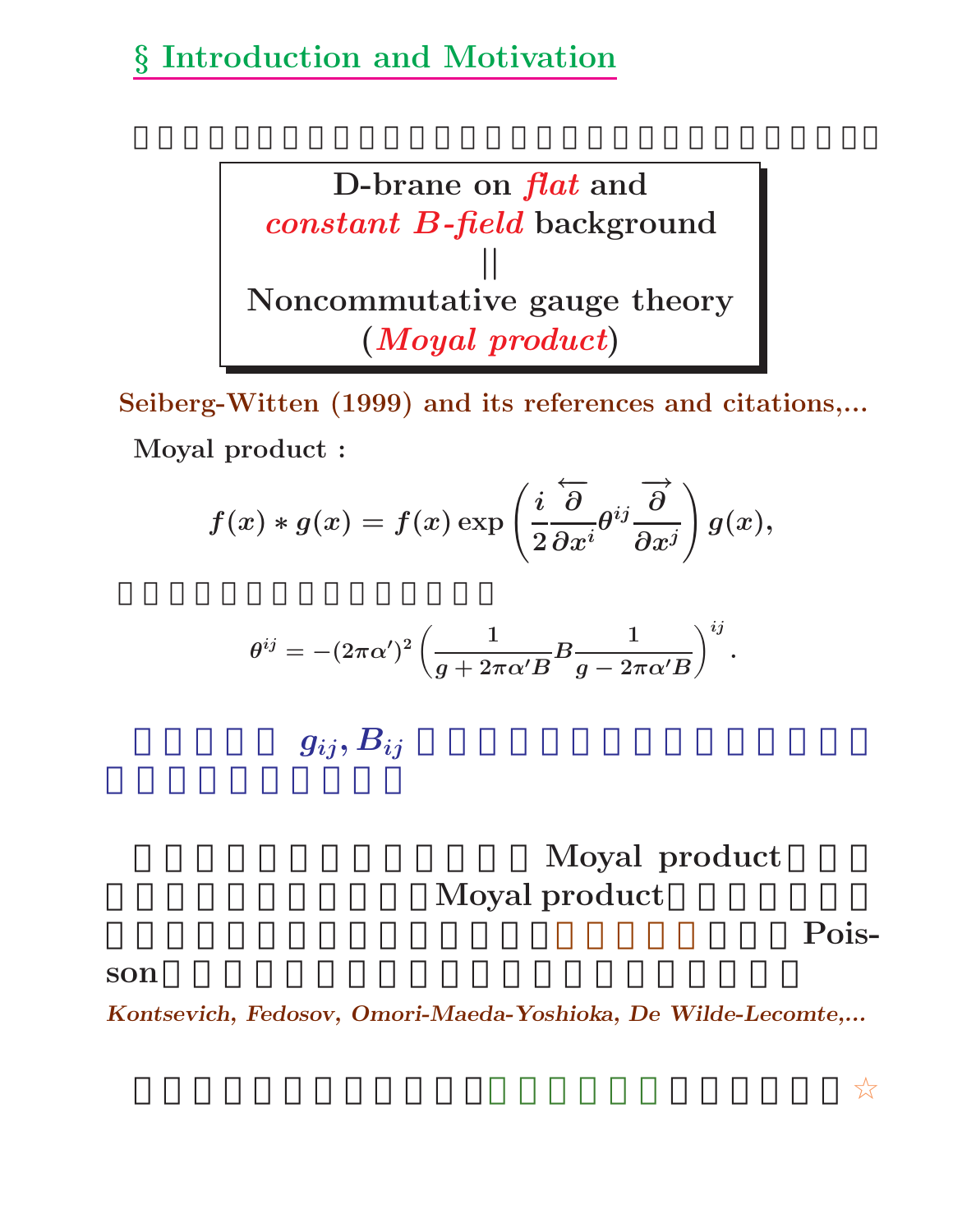#### *§* **Fedosov's** *∗* **Product**

**Fedosov** \*  $(M, \Omega_0)$  : symplectic

**1.** Weyl algebra bundle  $(W, ∘)$  on  $(M, ∩_0)$ <br>← input:  $\nabla, \theta$  $\leftarrow$  **input:**  $\nabla$ ,  $\theta$ 

**Its section is given by**  $a(x, y, \hbar) = \sum$ **2***k***+***p≥***0***,k≥***0**  $h^k$ **2***n q***=0 1**  $\frac{1}{p! q!} a_{k,i_1\cdots i_p,j_1\cdots j_q}(x) y^{i_1}\cdots y^{i_p} \theta^{j_1}\wedge \cdots \wedge \theta^{j_q}.$ The  $\circ$  **product** is Moyal type with respect to  $y^i$ :  $\circ = \exp\left(-\frac{i\hbar}{2}\right)$ *←− ∂ ∂yiωij −→<sup>∂</sup> ∂y<sup>j</sup>*  $\left.\left.\vphantom{\frac{\partial^2}{\partial s^2}}\right) \text{ where } \Omega_0=-\tfrac{1}{2}\omega_{ij}\theta^i\wedge\theta^j,\omega_{ik}\omega^{kj}=\delta_i^j.$ 

**2. Abelian connection** *D* **on** *W ←* **input:** *µ,* **Ω1**

> **General connection** *D* **on** *W* **is :**  $Da=\nabla a-\delta a+\frac{i}{\hbar}(\textbf{r}\circ a-(-1)^{|a|}a\circ \textbf{r}) \,\,\text{where}\,\,\delta=\theta^i\frac{\partial}{\partial y^i}.$ *D* is called Abelian iff  $D^2 = 0$ .

**3.**  $W_D$   $C^{\infty}(M)[[\hbar]]$  1 1 *⇒* **map** *σ, Q*

> *WD* **is flat section for an Abelian connection** *D***, i.e,,**  $Da = 0$  for  $a \in W_D$ .

#### **Fedosov's** *∗* **product :**

 $a_0 * b_0 := \sigma(Q(a_0) \circ Q(b_0)), a_0, b_0 \in C^{\infty}(M)[[\hbar]].$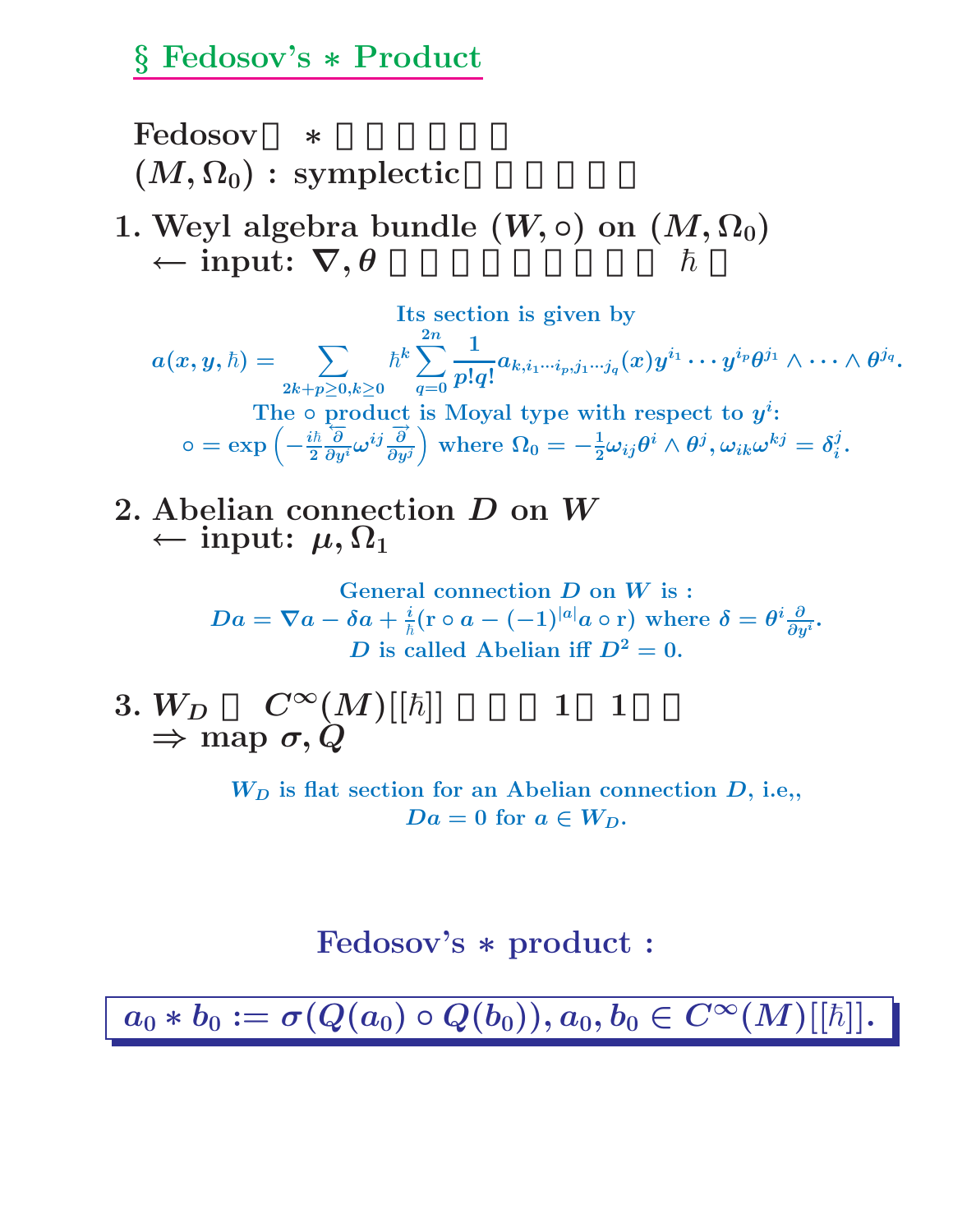

# h full order

 $\bullet$  Flat space  $\mathbb{R}^{2n} \Rightarrow$  Moyal product  $\bullet$  2

> $\ddot{\bullet}$  $\ddot{\cdot}$

$$
\begin{aligned} S^2,\\ H^2 \end{aligned}
$$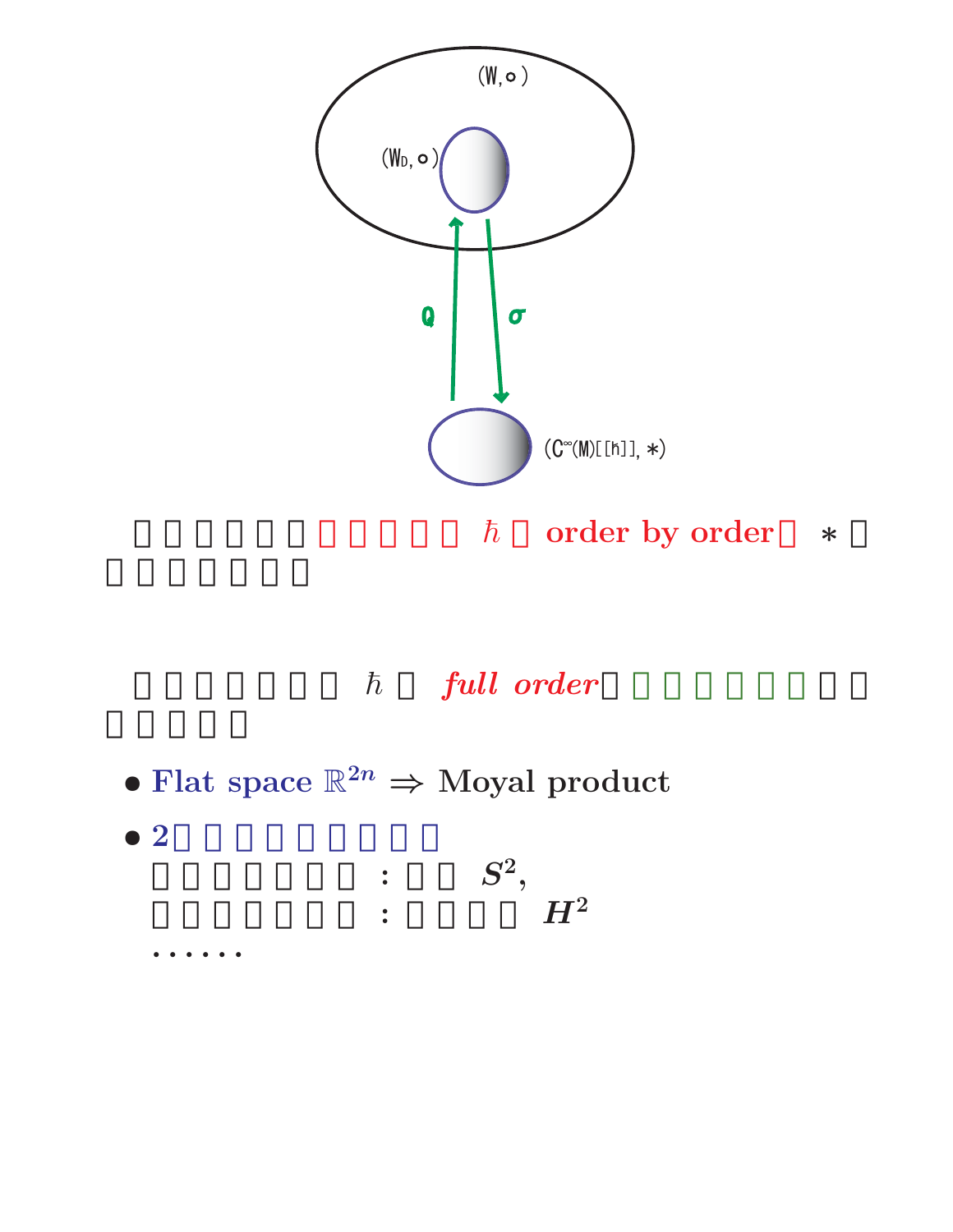# *§* **'Fuzzy Sphere and Hyperbolic Space'**

full order

### Fedosov

#### **2**次元回転対称な空間

$$
ds^2=e^{\Phi(r)}(dr^2+r^2d\theta^2),\\1\quad 1\\
$$

$$
a=Q(a_0(r,\theta))=a_0\left(G(r,y^1),\theta+\frac{y^2}{r}\right),\\G(r,y^1)\\ \int_r^{G(r,y^1)}e^{\Phi(r')}r'dr'=y^1r.
$$

で計算できる。)となり *∗* **product**

$$
a_0(r,\theta)*b_0(r,\theta)=\bigg(a_0\left(G(r,y^1),\theta+\tfrac{y^2}{r}\right)\\ \cdot\exp\Bigl(-\tfrac{i\hbar}{2}\Bigl(\tfrac{\overleftarrow\partial}{\partial y^1}\tfrac{\overrightarrow\partial}{\partial y^2}-\tfrac{\overleftarrow\partial}{\partial y^2}\tfrac{\overrightarrow\partial}{\partial y^1}\Bigr)\Bigr)\Bigr)b_0\left(G(r,y^1),\theta+\tfrac{y^2}{r}\right)\biggr)\bigg|_{\substack{y^1=0,\\ y^2=0}}
$$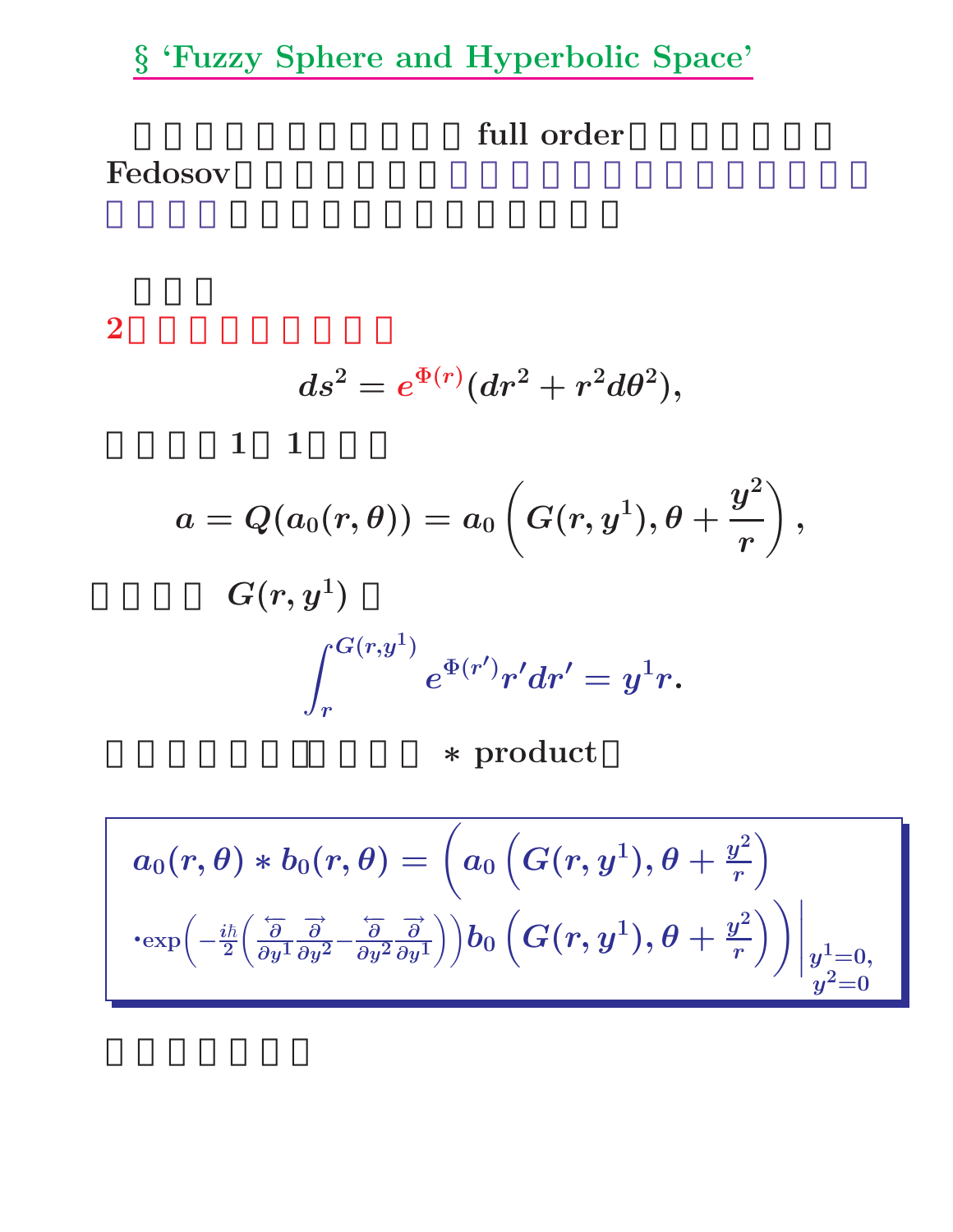$$
(X^1)^2 + (X^2)^2 + (X^3)^2 = R^2
$$

$$
X^1=\frac{2R^2r}{r^2+R^2}\cos\theta\,\,,X^2=\frac{2R^2r}{r^2+R^2}\sin\theta,\,\,X^3=R\frac{r^2-R^2}{r^2+R^2},
$$

$$
G(r,y^1)=\sqrt{\frac{r^2+\frac{y^1}{2R^2}r(r^2+R^2)}{1-\frac{y^1}{2R^4}r(r^2+R^2)}}.
$$

となり、あらわな *∗* 積の表式が求まる。これを用いて

$$
[X^{i},X^{j}]_{\ast}=i\frac{\hbar}{R}\varepsilon^{ijk}X^{k},\\X^{1}\ast X^{1}+X^{2}\ast X^{2}+X^{3}\ast X^{3}=R^{2}\left(1-\frac{\hbar^{2}}{4R^{4}}\right).
$$

 $\Rightarrow$  *fuzzy sphere algebra*  $(\simeq su(2))$ 

 $H^2$ 

$$
\begin{array}{ll}\n & \ast \qquad \qquad \text{full} \\
\text{order} & \qquad \text{fuzzy } H^2 \text{ algebra } (\simeq \text{ su}(1,1))\n \end{array}
$$

 $S^2$